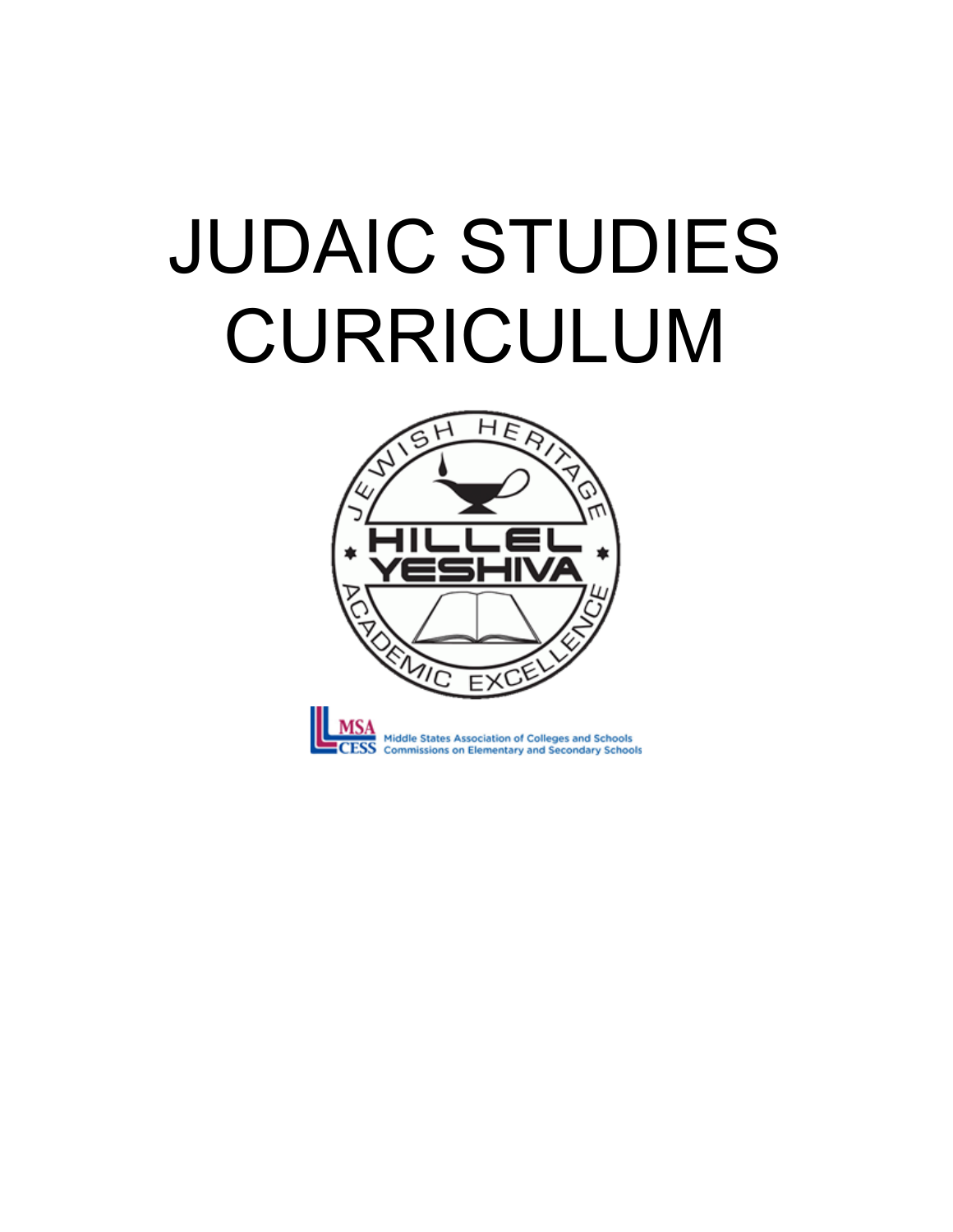## **Hillel Yeshiva High School Judaic Studies Course Descriptions**

Hillel Yeshiva High School is committed to excellence in both Judaic and General Studies. We believe that our students will leave Hillel Yeshiva as well-rounded, God fearing Jews who will integrate Judaism into every aspect of their lives, from the Bet Midrash to the business world. The following are the goals of our Judaic Studies program:

- Our students will develop a love for Torah, the study of Torah and the observance of the Misvot.
- Our students will gain the knowledge they need to be active members of the Jewish community. They will take the knowledge, skills and character traits that they learn in Yeshiva and bring them into their lives and the lives of those around them. Our students will have the ability to help the community around them grow in the ways of the Torah.
- Our students will not only learn about the morals, ethics and values of the Torah; they will learn to integrate these lessons into their everyday lives. They will be individuals who are known for their Middot and who are able to create a Kiddush Hashem wherever they go.
- Our students will become "self–learning Jews," who will be active participants in Torah learning. For some of our students this will translate into reading through the פרשה/Parasha every week. To others this will mean learning Talmud בחברותא (with a partner). And to some, it will mean being able to learn through the חומש /Humash with all the classic מפרשים) commentaries) or to delve into a "sugiya" (topic) in the Talmud.
- Our students are committed to the State of Israel. The creation of the State of Israel is one of the seminal events in Jewish history. By recognizing the significance of the state and its national institutions, we instill in our students an attachment to the State of Israel and its people as well as a sense of responsibility for their welfare.

### **Curricular Requirements:**

Every student is required to complete four years of Judaic Studies. Each year our students take courses in תורהשבעלפה/TSBP, חומש/Humash, נביא/Prophets, הלכה/Jewish Law and Hebrew language. During the senior year, we offer all students a course in the philosophy of prayer.

#### חומש **: Humash**

Humash represents the first words of God to the Jewish people. As such it is the foundation of all Jewish learning. Our goal in teaching Humash is to help students to appreciate the profound religious values expressed by both the narrative and Halakhic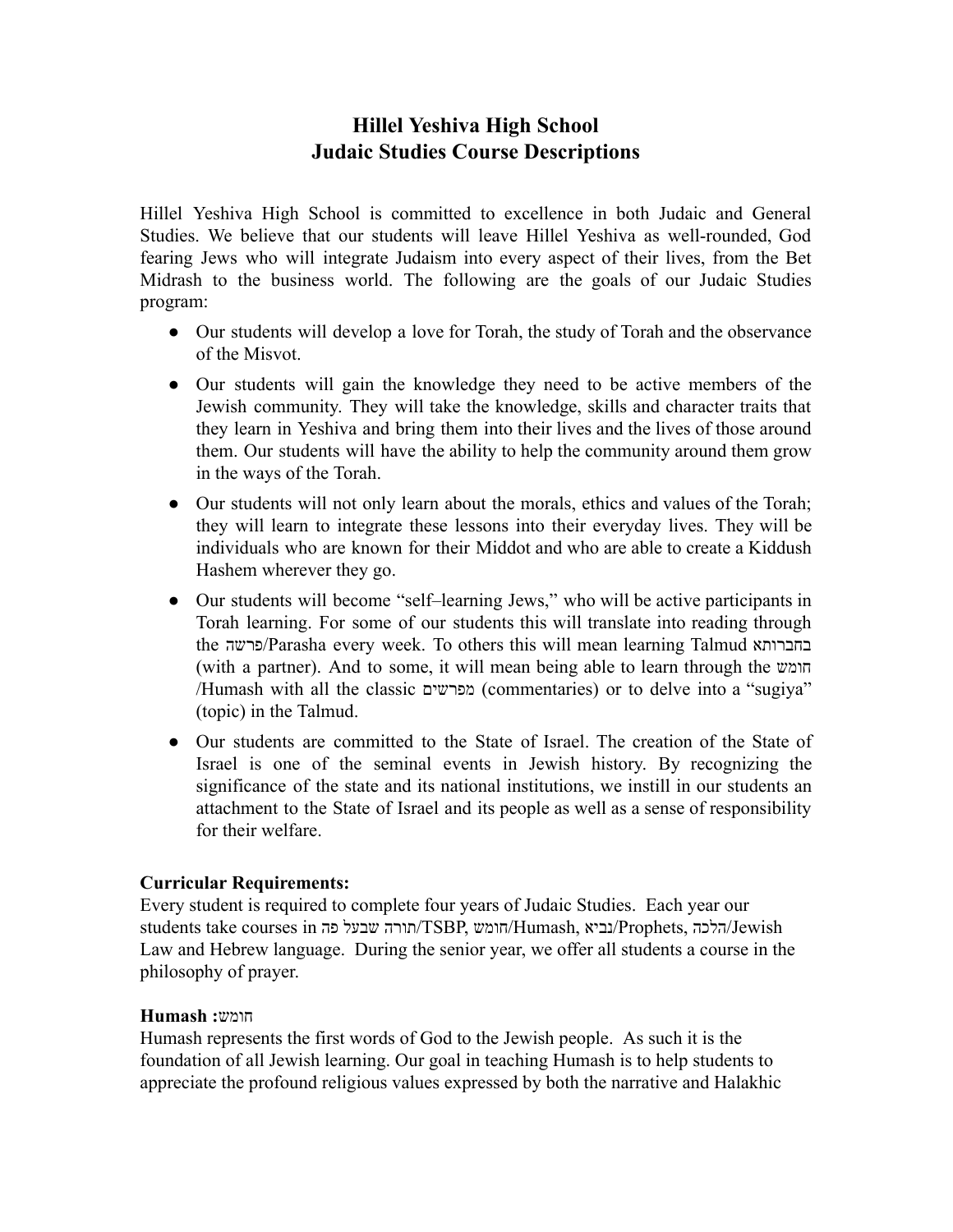portions of Torah. We enable our students to develop textual skills and an ability to study the classical commentaries.

Each year the entire student body of Hillel High School studies one book of Humash. Over the four years of high school, students will cover בראשית*/* Bereshit *,* שמות*/* Shemot *,*  ויקרא*/* Vayikra, and דברים*/* Debarim. ( במדבר*/* Bemidbar is studied in 8 th grade).

ספרבראשית ) *The Book of Bereshit* ) begins with God's creation of the universe and of humanity, and then tells the story of the birth and development of the Jewish people. We emphasize the lives of our forefathers and foremothers and examine how their characters shaped the destiny of our nation.

In ספרשמות ) *The Book of Shemot* ), the oppression and redemption of the Jewish people express the ultimate Jewish value of freedom and the imperative that we treat all human beings with dignity. In our studies, we analyze the process of redemption as it culminates in the revelation of the Torah at Sinai and the building of the משכן/Mishkan.

In ספרויקרא ) *The Book of Vayikra )* , which our students study for the first time in high school, we discuss the sacrifices and the role they play in Judaism. We study the service of Yom Kippur and the role of Kohanim. The second half of the book is devoted to both ethical and ritual laws. Our students study these important laws in depth and gain an understanding of the values they express and the impact they have on Jewish life.

ספרדברים*) The Book* of *Debarim)* consists of the powerful final words of Moshe to the Jewish people as they end the years in the desert and are about to enter the Land of Israel. They must build a society based on the religious and ethical values of Torah. Moshe's speeches include the paragraphs of שמע/Shema as well as Halakhic sections dealing with war, court systems, economic life and the rituals which make the Jewish people a light onto the nations.

### נביא **: Prophets**

Our primary goal in teaching נביא/ Prophets is to impart the powerful religious and ethical messages of these books which were composed by the great prophetic leaders of the Jewish people. We study the historical context of the books and thus gain an overview of Biblical history. Students discuss the idea of prophecy and gain insight into the personalities of the prophets. These courses continue to help students develop their skills in relating to Tanakh texts.

Over the four years of high school, students will study the books of Yehoshua, Shofitim, Melakhim, Yonah, Five Megilot, and Shemuel. The High Honors sections are on a different four year cycle where they study the book of Yonah, The Five Megilot, the books of Shemuel, Yirmiyahu, Yeshaya and Tehilim.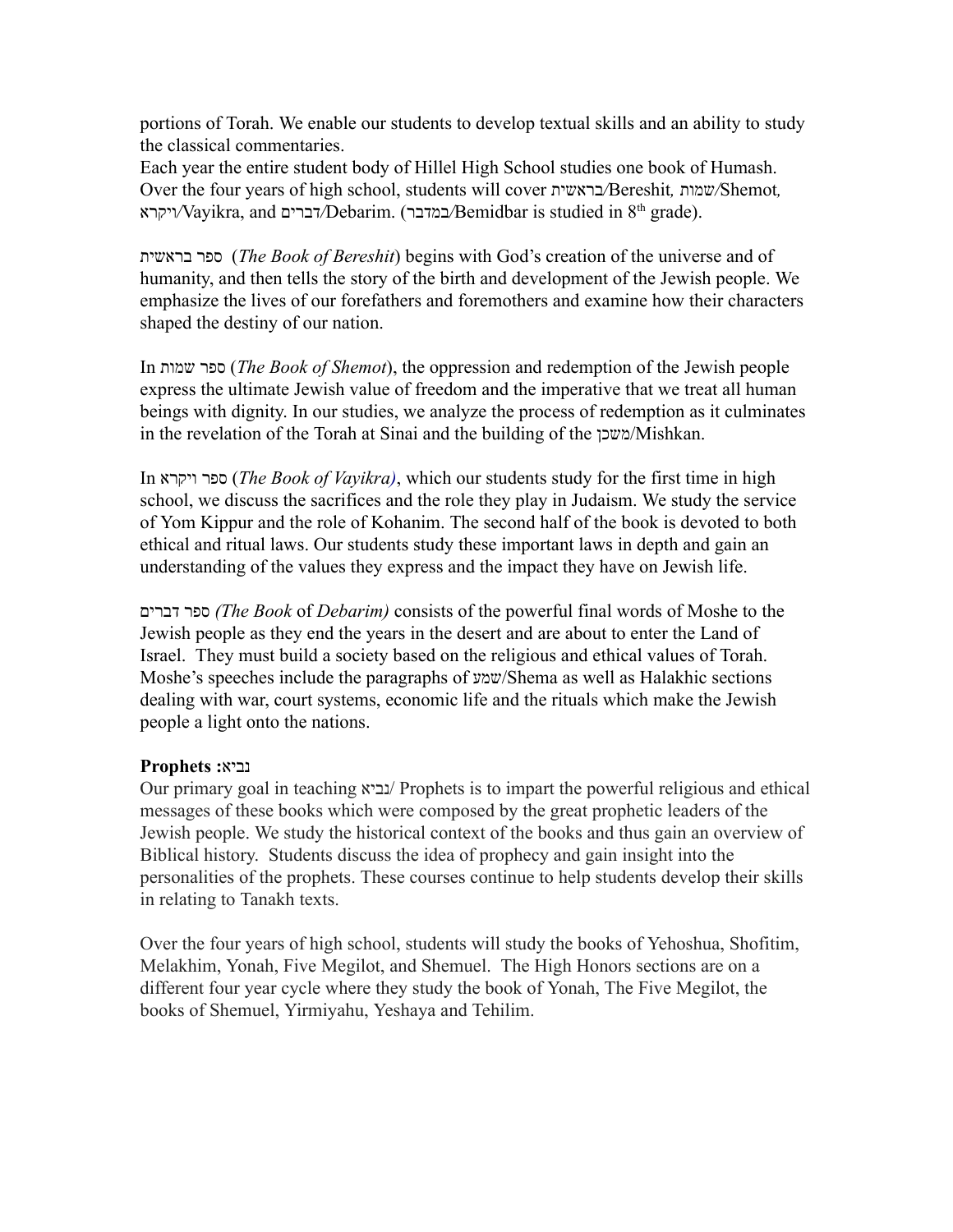#### **Jewish Law :** הלכה

Students study Halakha three periods a week. This course is designed to give our students the tools to be knowledgeable observant Jews. Students are taught the importance of knowing and following the Halakha. Each area of Halakha that is taught applies directly to their daily life. The Halakhot that are taught are developed from Biblical sources to Talmudic sources continuing through to early Rabbinic and contemporary sources. Through this process the students come to learn and understand the differences between Sefardic and Ashkenazic Halakha. The following topics are included in our Halakha curriculum:

- Laws of Prayer and Blessings הלכות תפילה & ברכות
- Laws of Shabbat and Holidays הלכות שבת $\&$ יום טוב
	- Laws of Kashrut and related areas –הלכותכשרות●
- Laws of Conduct between People, Laws Relating to –הלכותביןאדםלחברו● Family Conduct
	- Cycles of Life -תהליכיהחיים●

## **Philosophy of Prayer:**

Seniors are required to take a yearlong course in Prayer. In this course students have the opportunity to discuss openly some of the most fundamental ideas in Judaism which are expressed in our prayers. Topics include the study of: ברכותהתורה - importance of learning Torah, אדוןעולם and 13 - יגדלאלוקיםחי principles of faith, reward and punishment, *emunah* , the ברכה of אהבתעלם andthe Jews as a "chosen" nation, the study of שמע and the עמידה. The course acquaints students with the writings of medieval and contemporary Jewish thinkers. One of the most important goals of this course is to show our students the beauty of prayer and a better understanding of the fundamental concepts of Judaism which are expressed in our daily prayers.

### **Oral Law :** תורהשבעלפה

The overall objective of TSBP study is to give our students an understanding and appreciation of the beauty of Oral Law. Teachers inspire students to see the beauty of the oral law and its application to daily life. Students learn fundamental skills and basic skills which form a basis upon which they can build in their future learning. In TSBP different tracks will use different sources in order to achieve the aforementioned goals. In our different tracks we offer the study of Talmud, Mishnah and Rambam's משנהתורה.

The focus in the Talmud class is on the following:

- **·** Careful reading of the text
- **·** Keywords and syntax
- **·** Analyzing the text and structure of the גמרא
- **·** Delving into the comments of Rishonim.

Students will also learn and begin to understand the Halakhic Process and the Mesorah. At the end of each unit the Halakha that emerges from the גמרא/Talmud is developed and traced until today's practical Halakha.